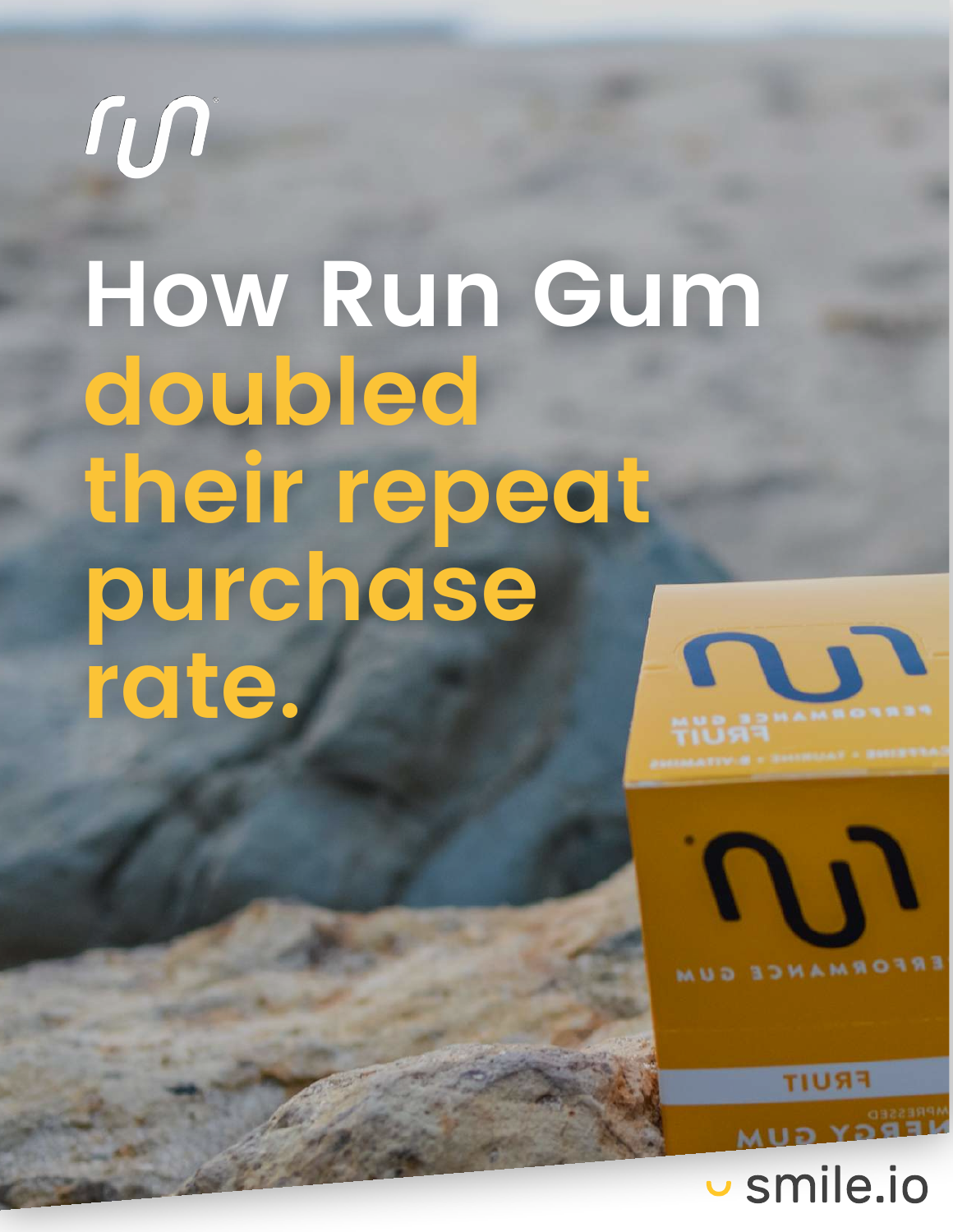

## **Client Profile**

 $\kappa$  For us  $-$  we strive for gold. Thats how we Run ;) Having a customer experience that is engaging and that can cater to everyone's wants is crucial. ReCharge allows our customers to get their Run Gum autoshipments on their schedule and at lower costs, while Smile.io allows us to create an engaging experience for the customers with every order, every referral, every day so that they can ultimately run the day. »



Nathan Woods **COO & Chief of Stuff**













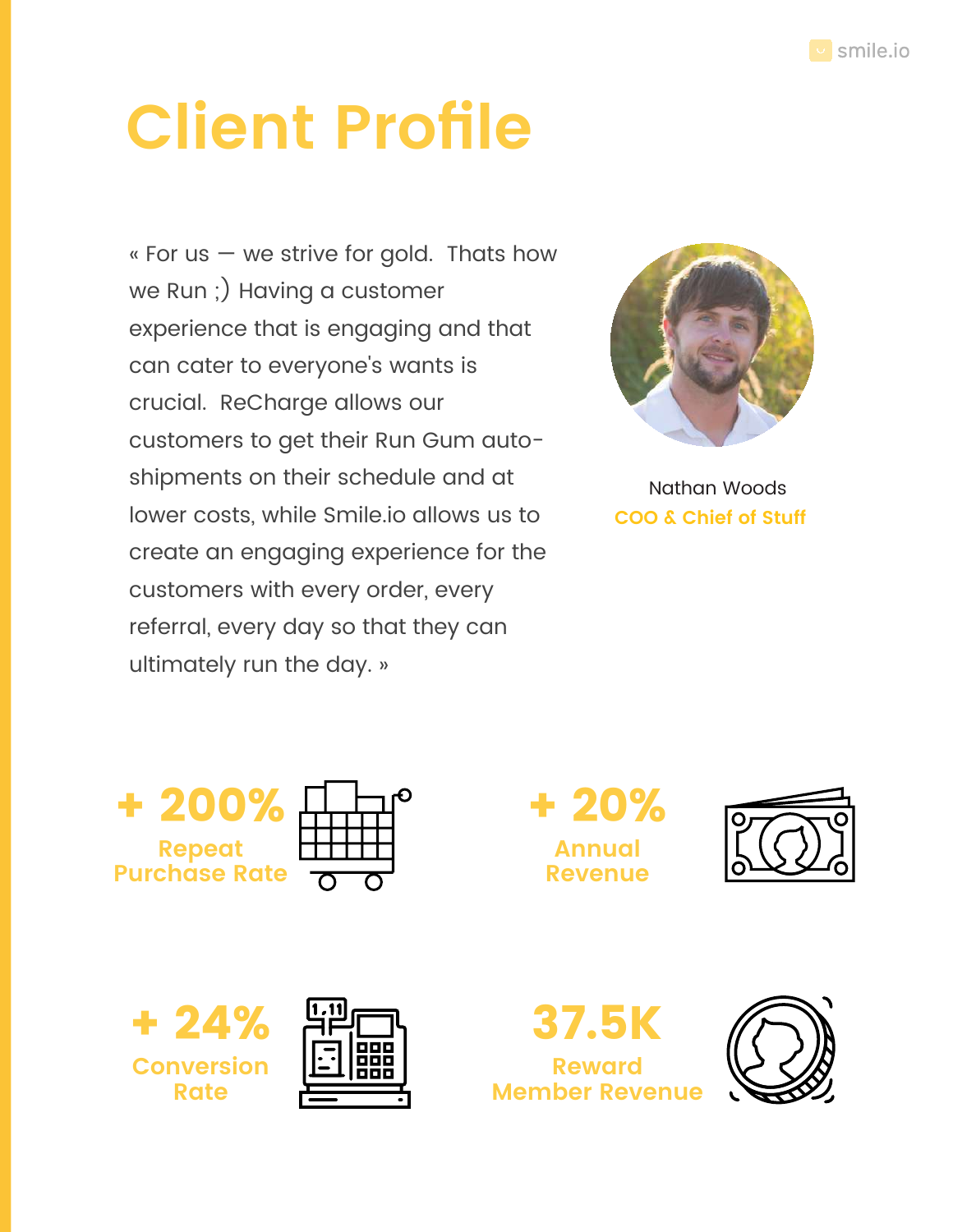

#### **Run Gum**

**Run Gum is a performance chewing gum company committed to helping people reach peak performance in all areas of life.**

In 2002, competitive track and field athlete Nick Symmonds and coach Sam Lapray joined forces to discover how to improve the human body's ability to perform athletically.

Through their work training for several National Titles and two stints at the Olympics, the pair discovered that the quickest way to deliver the energy Nick needed to compete was through chewing gum, and the concept for Run Gum was born.

Now, they're taking their subscription service to a new level with customer rewards, and through the combined power of ReCharge and Smile.io hope to empower athletes of all levels to RUN THE DAY…and not let it run them.

**Rewards Program Powered By:**



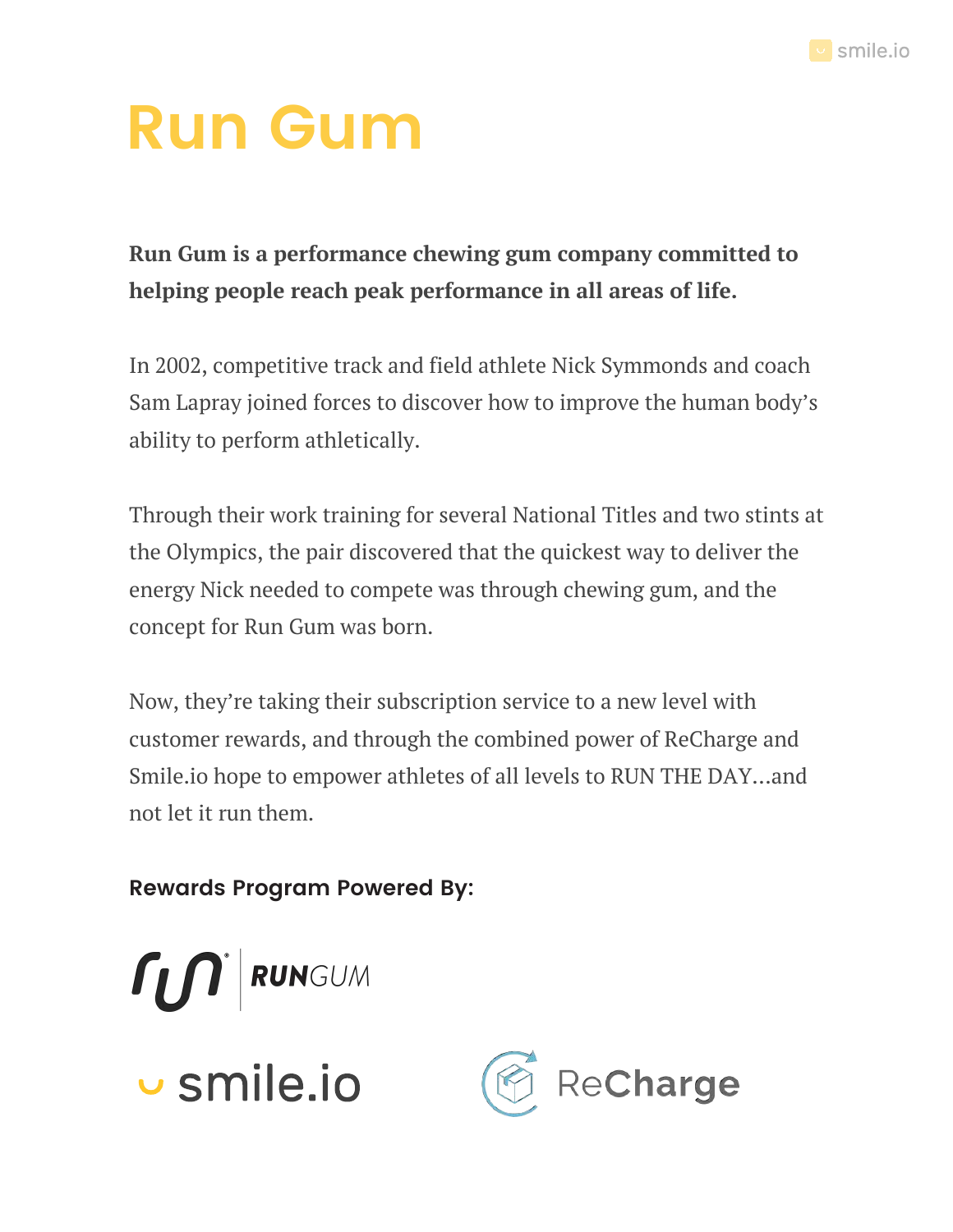

With the services to help their team "do what they want to do", Run Gum is passionate about providing an unparallelled customer experience fueled by their belief in their product and the technology to help them get there.

After launching their rewards program, Run Gum experienced their two biggest months in sales ever, resulting in the highest quarter results they had ever seen! With their customers on their side, Run Gum's rewards program is more than prepared to go for the gold.

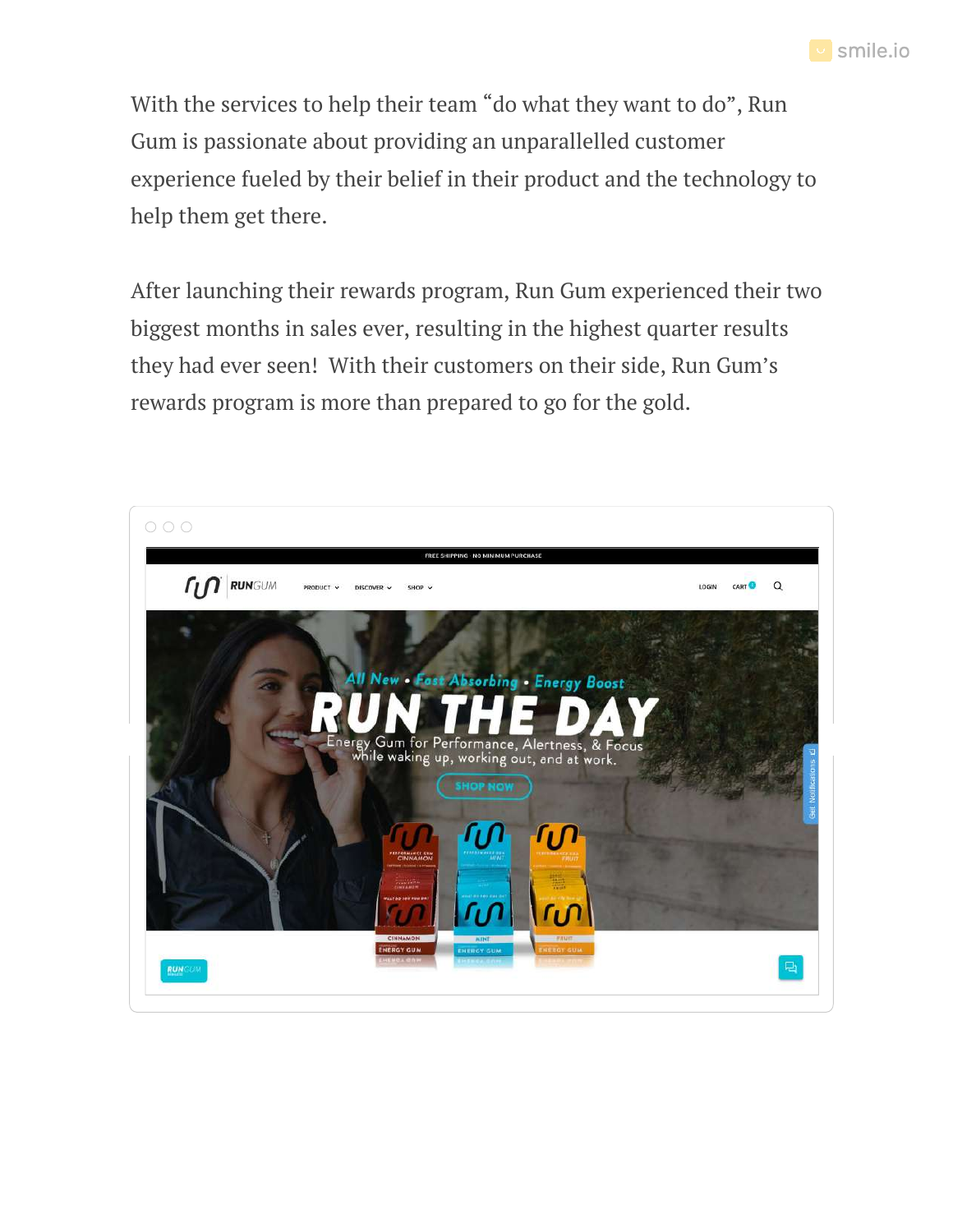

#### **Results**

#### **The following results were seen after 3 months of Smile.io**

Since the launch of their Run Gum Rewards program, Run Gum has doubled their number of repeat purchases! Customers can't wait to receive their next order, and appreciate the brand's subscription-based service.

As their number of repeat purchases increased, so did Run Gum's annual revenue! With more customers getting excited about their brand every day, Run Gum has experienced a healthy revenue boost of over 20%.

Run Gum Rewards has given customers more reasons to fill their carts and click "purchase", giving Run Gum's conversion rate an energetic boost.

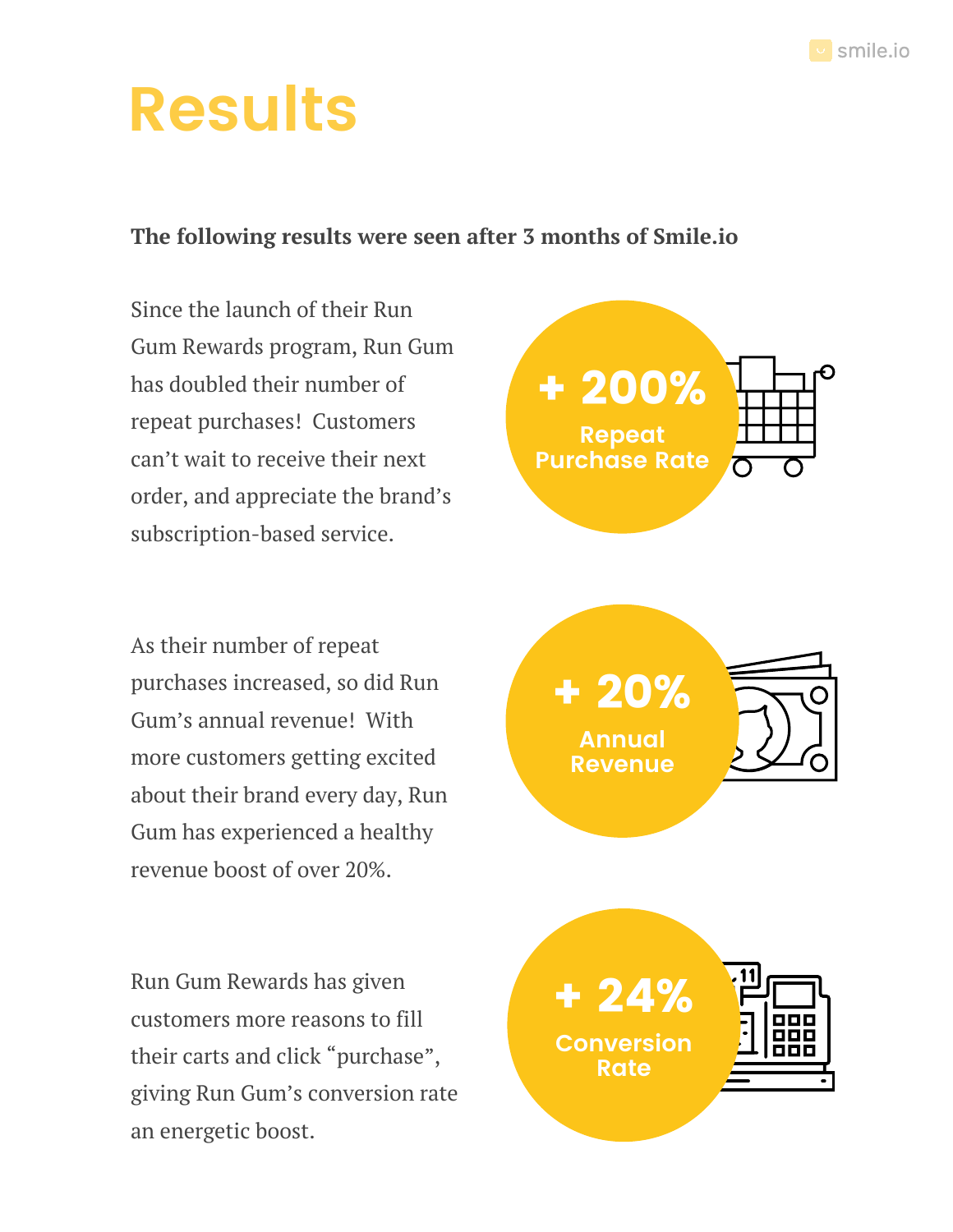smile.io

It's common knowledge that repeat customers are more valuable than first-time shoppers, and Run Gum's impressive reward revenue numbers demonstrate this point beautifully! With more invested in the brand, Run Gum's loyal customers are spending more than ever before.



#### **Run Gum Rewards**

One of the reasons Run Gum has been so successful is because they understand their customers' lifestyle. From award-winning athletes to working professionals and everyone else in between looking for ways to be active and healthy, Run Gum's customers are always on the run (pun intended).

With these busy schedules in mind, Run Gum Rewards has been designed to accommodate customers who are constantly on-the-go. With a multitude of ways to earn rewards, such as following Run Gum's accounts on social media or leaving a product review, customers are given the opportunity to incorporate the brand into different areas of their day-to-day routines. This creates a great foundation for building lasting relationships between the customer and the brand.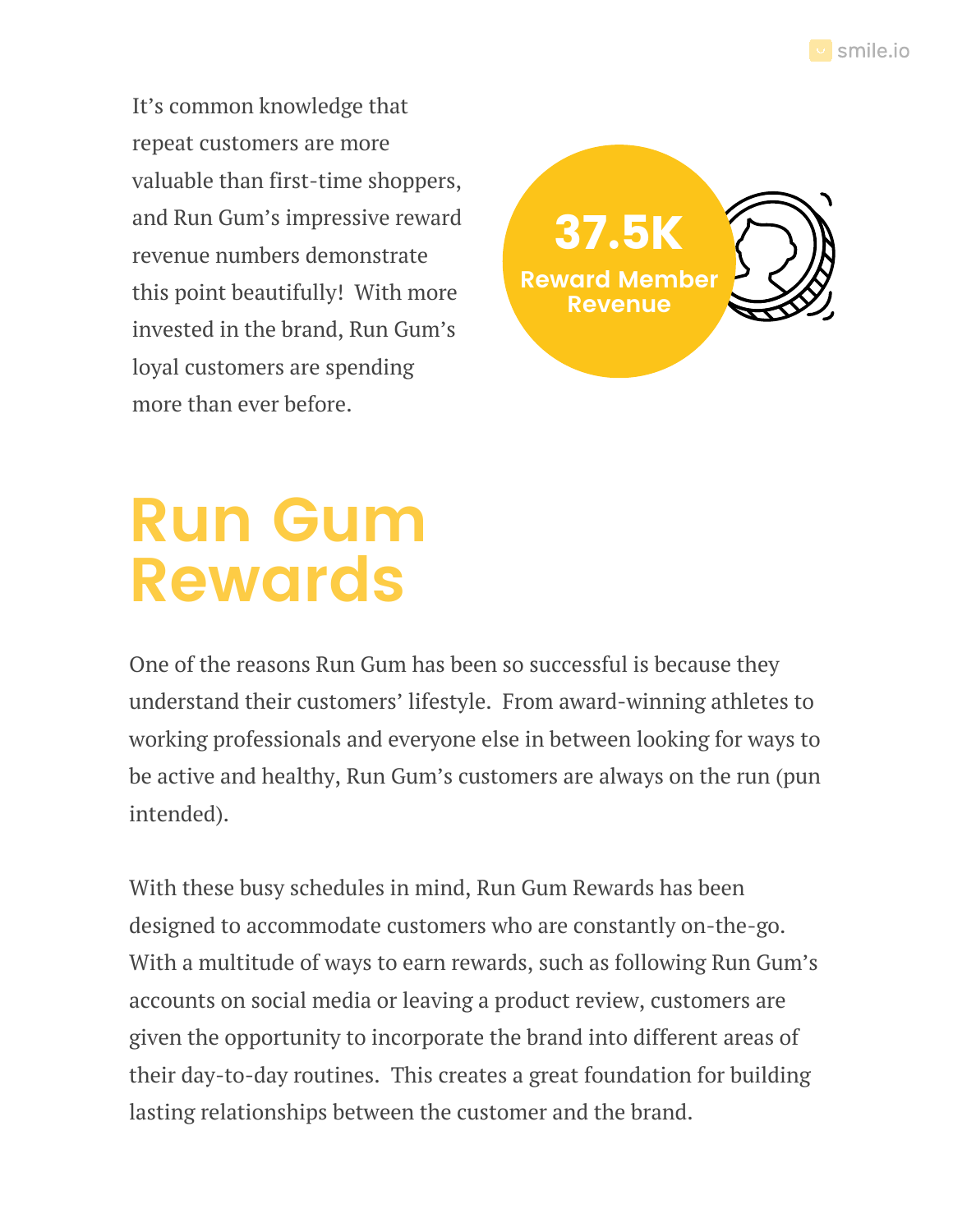



Having a variety of ways for customers to earn rewards would be useless if they couldn't redeem them. Run Gum has made their rewards program easy to engage with by enforcing highly achievable redemption thresholds. Active program members can expect to earn rewards after just one purchase - especially if they're making customer referrals.

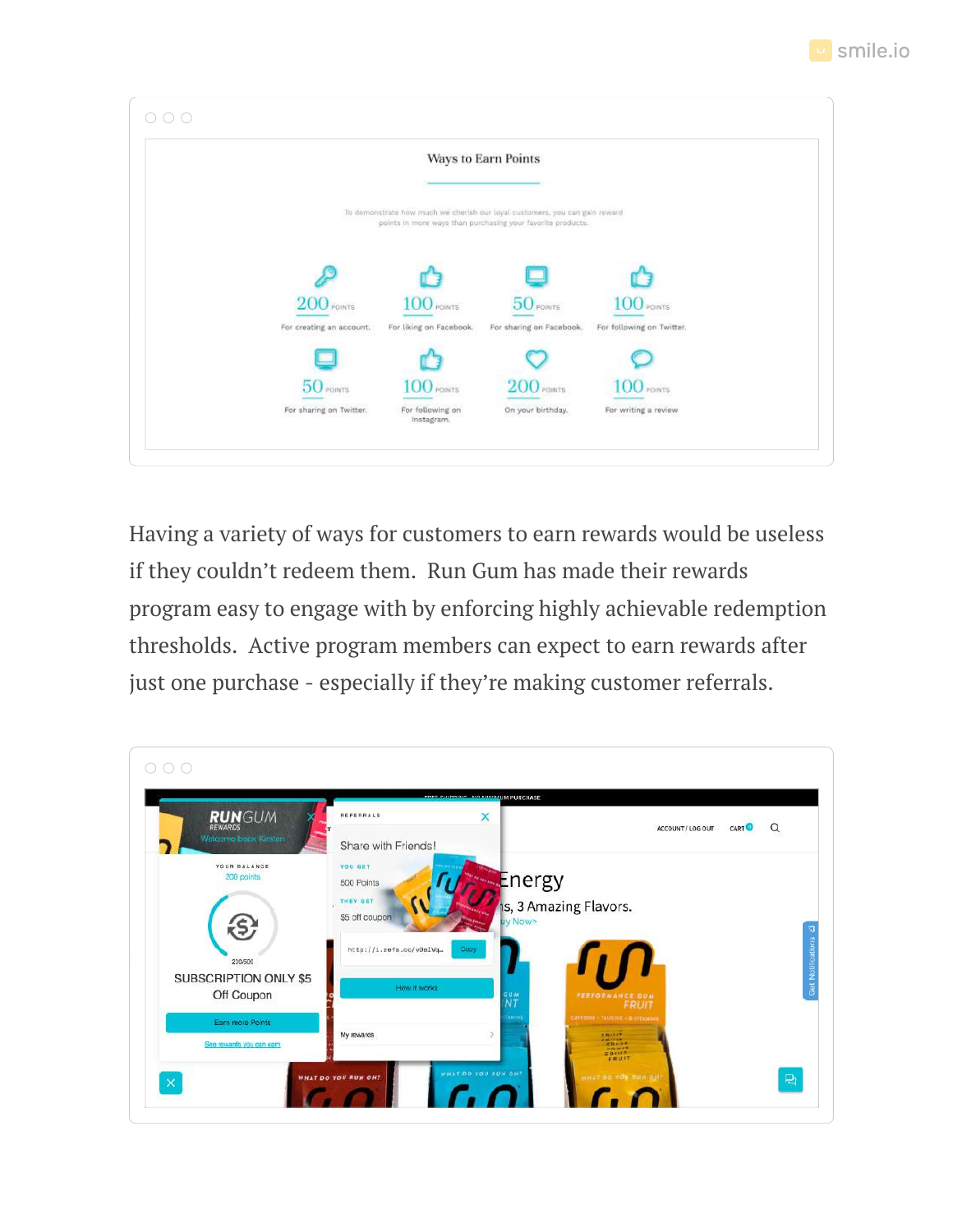

Run Gum has taken their rewards experience to the next level with an incredible referral program. With a beautiful explainer page, they've done a fantastic job of explaining the benefits of their referral program to their customers, presenting it as a completely fleshed out component of their rewards experience.



**Want to see results like these? Get in touch and find out how Smile.io can improve your business!**